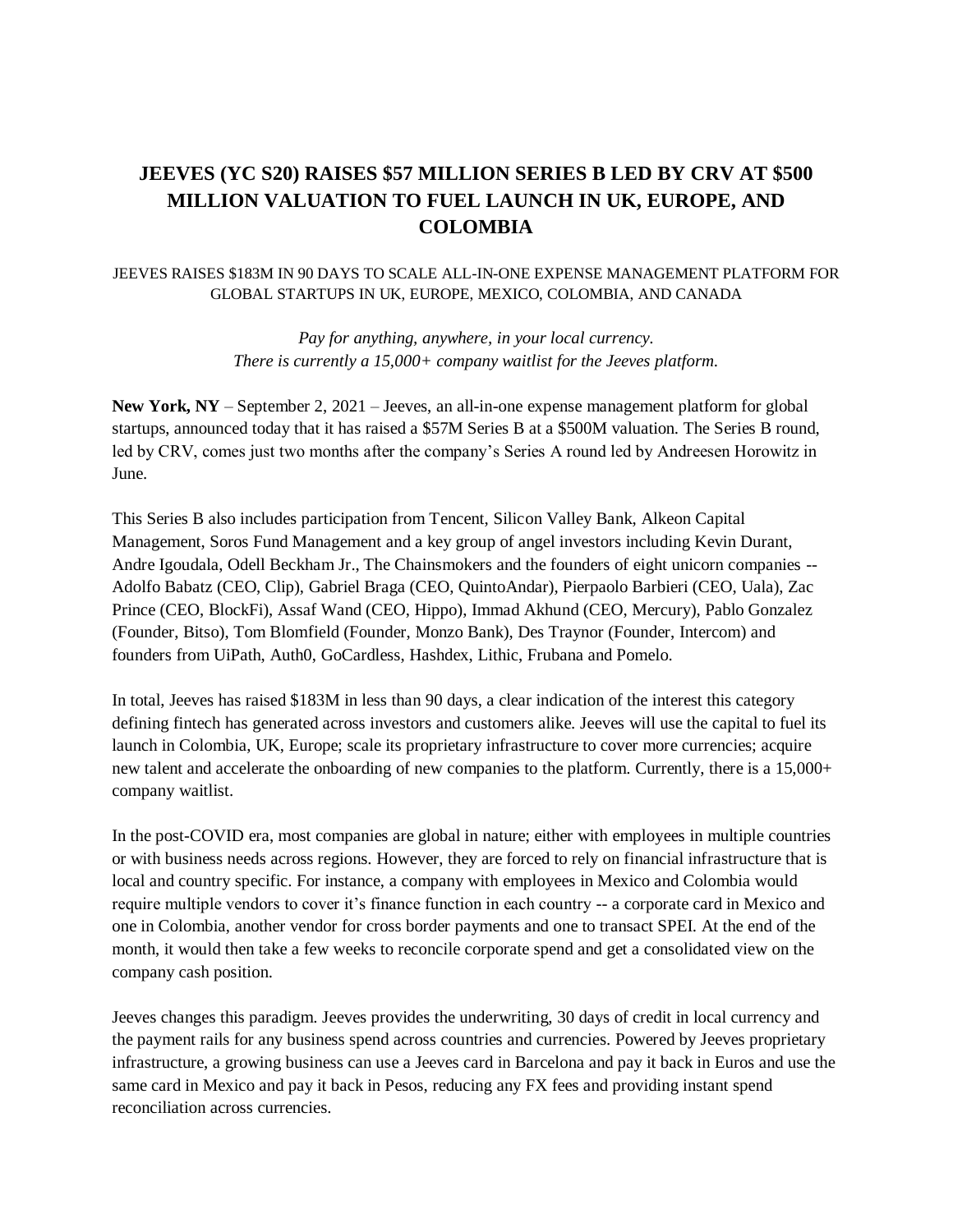Led by founders, Dileep Thazhmon and Sherwin Gandhi, Jeeves has grown its transaction volume (GTV) by more than 5000% since Jan 2021 and both revenue has increased 1150% since it's Series A earlier this year. Jeeves now covers more than 12 currencies and 10 countries across three continents and today announces it's launch in Colombia, UK and Europe; in addition to its existing markets of Mexico and Canada.

Jeeves user base has been doubling every 60 days and it now powers more than 1000 top companies across LatAm, Canada and Europe including Bitso, Kavak, RappiPay, Belvo, Runa, Moons, Convictional, Muncher, Juniper, Trienta, Platzi, Worky and others. Jeeves is available in Mexico — it's largest market - - as well as Colombia, Canada, Europe and UK.. Powered by its proprietary Banking-as-a-Service infrastructure, Jeeves aims to launch 10 countries every year and cover 30+ countries in the next 3 years.

"We were not looking to do another financing round this soon after our Series A, but fueled by our exponential growth, we received strong interest and term sheets from multiple funds. We're building an all-in-one global expense management platform for startups in LatAm, Canada, Europe and UK -- cash, corporate cards, crossborder -- all run on our own infrastructure. This gives us a lot of flexibility and allows us to offer a truly unique product for our customers." said Co-founder and CEO, Dileep Thazhmon.

"We were blown away with Jeeves' growth, consistently hitting and exceeding targets month over month, and the overwhelming positive feedback from customers that just love the product" said Saar Gur, General Partner at CRV, who will also be joining the board of Jeeves. "Dileep and Sherwin designed Jeeves' infrastructure from the ground up to dynamically manage cards, bank to bank transfer, FX across an increasing number of regions. It was evident from day one that this is a high velocity team dedicated to building the financial operating system that so many global companies need."

Jeeves is also announcing key additions to its leadership team including Chief People Officer, Katharine Reaugh (Previously HR Leader at Netflix, Facebook), Head of Jeeves Growth, Matthieu Hafemeister (a16z Fintech Partner, Jeeves Series A Lead), Head of General Managers, Andrés Echandi (Uber Lead for ACAC Region), Head of Compliance, Kiran Bassi (Pollen Street Capital, Morgan Stanley), and General Counsel, Otis Carter (Kirkland Ellis, Ropes & Gray).

## **About Jeeves**

Jeeves is an all-in-one expense management platform for startups in global markets including Mexico, Colombia, Chile, Canada, UK and Europe. Cash, corporate cards with upto 4% cash back, and cross border payments all run on the Jeeves proprietary infrastructure which allows companies to spin up their finance function within minutes. Jeeves can handle multiple currencies for payback. More than 1000 global companies trust Jeeves with their financial payment stack. Jeeves has raised \$188 Million from